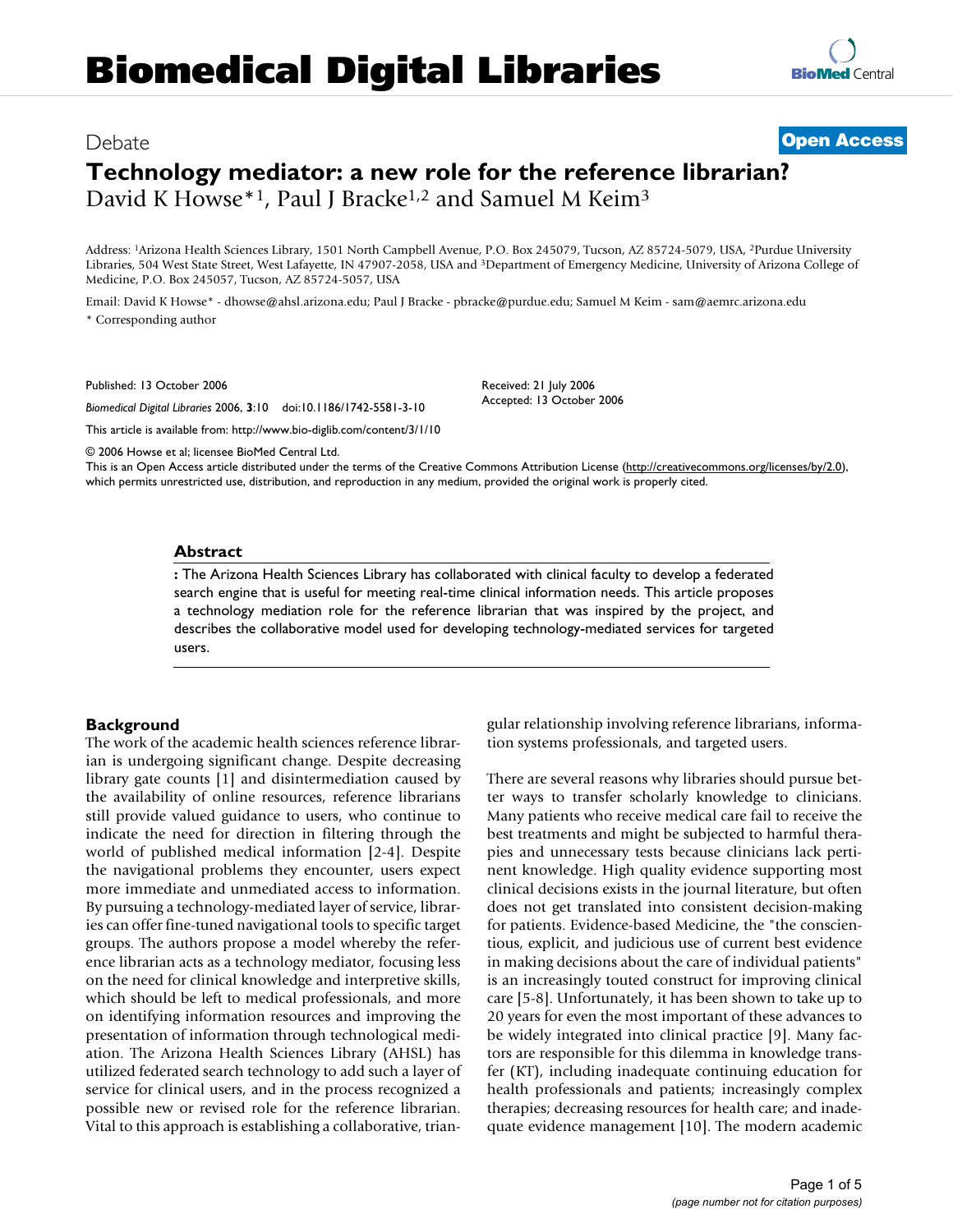health sciences library and medical informatics can help overcome some of these obstacles to knowledge transfer, particularly in the evidence management domain. These tasks include the acquisition and delivery of evidence before the actual translation of knowledge by the clinician at the bedside. (Figure 1) Knowledge transfer or translation may be thought of as the final application of the evidence to the patient's care. Knowledge transfer has been studied from the perspective of trying to understand the issues that determine whether evidence will actually be used by clinicians in practice [11]. One model identifies three main targets to study and focus resources in an attempt to enhance the knowledge translation process: the published knowledge itself, the practice environment around the clinician, and the characteristics of the clinician. (Figure 1) Delivering evidence to the physician in the practice environment is a challenge that can be addressed by first gaining a thorough understanding of the clinical context. Then, by creatively employing technology, it is possible to package knowledge in an appropriate and convenient to use manner. The AHSL found itself most effective in addressing the challenge of packaging information.





One of the most critical obstacles to KT that technological solutions must address is the time constraint that exists in the practice setting [12]. Emerging, frequently updated clinical information tools, such as UpToDate and ACP PIER, as well as content available for Personal Digital Assistants (PDA), are likely popular because of their convenience. Convenient electronic information resources may be reducing the need for librarian-mediated searching. Librarians are consequently challenged to find ways to deliver evidence to the clinical context [13]. One approach has been to train and integrate reference librarians into the clinical environment [14-17]. Similarly, Davidoff and Florance described the need for the informationist, whose ideal skill set would include a combination of clinical knowledge and information science training [18]. The authors presume that many clinicians prefer to control the information-seeking process, and that our efforts should instead be focused on technological mediation.

Creating convenient clinical information tools helps overcome barriers to evidence-based practice, but obstacles to knowledge transfer still remain. For example, although clinicians have shown an increased reliance on Internetbased resources [19,20], a recent review revealed that consultation with colleagues and paper sources remain the first choice when clinical questions arise [21]. Physicians also often mistakenly assume that answers to clinical questions do not exist,[3] further suggesting the need for continued research and innovation into convenient knowledge transfer vehicles and continuing education of clinicians. Shaughnessy et al. likened the "current medical information system" to a "jungle" and provided a map, the "usefulness equation," stating that the usefulness of medical information is inversely related to the work done to obtain it [22]. Connelly et al. demonstrated that "availability and applicability" significantly predict knowledge resource use [23], and Ely et al. noted that "lack of time" was a key obstacle encountered by doctors in their attempts to answer clinical questions [12].

# **The Project**

Librarians at the Arizona Health Sciences Library (AHSL) have, through observation and focused discussion with users, long-suspected that clinical information-seekers frequently use non-library Internet search engines, even if they have been introduced to the library web site. Navigating the library's web site can be complex for the untrained user, due to the need to select from a myriad of information resources, as well as learning to use multiple product interfaces. Dialogue with Emergency Department (ED) clinicians at our institution suggested they knowingly bypassed excellent resources in favor of simplicity, primarily due to time constraints. The ED, therefore, seemed a sensible clinical setting to assess the knowledge transfer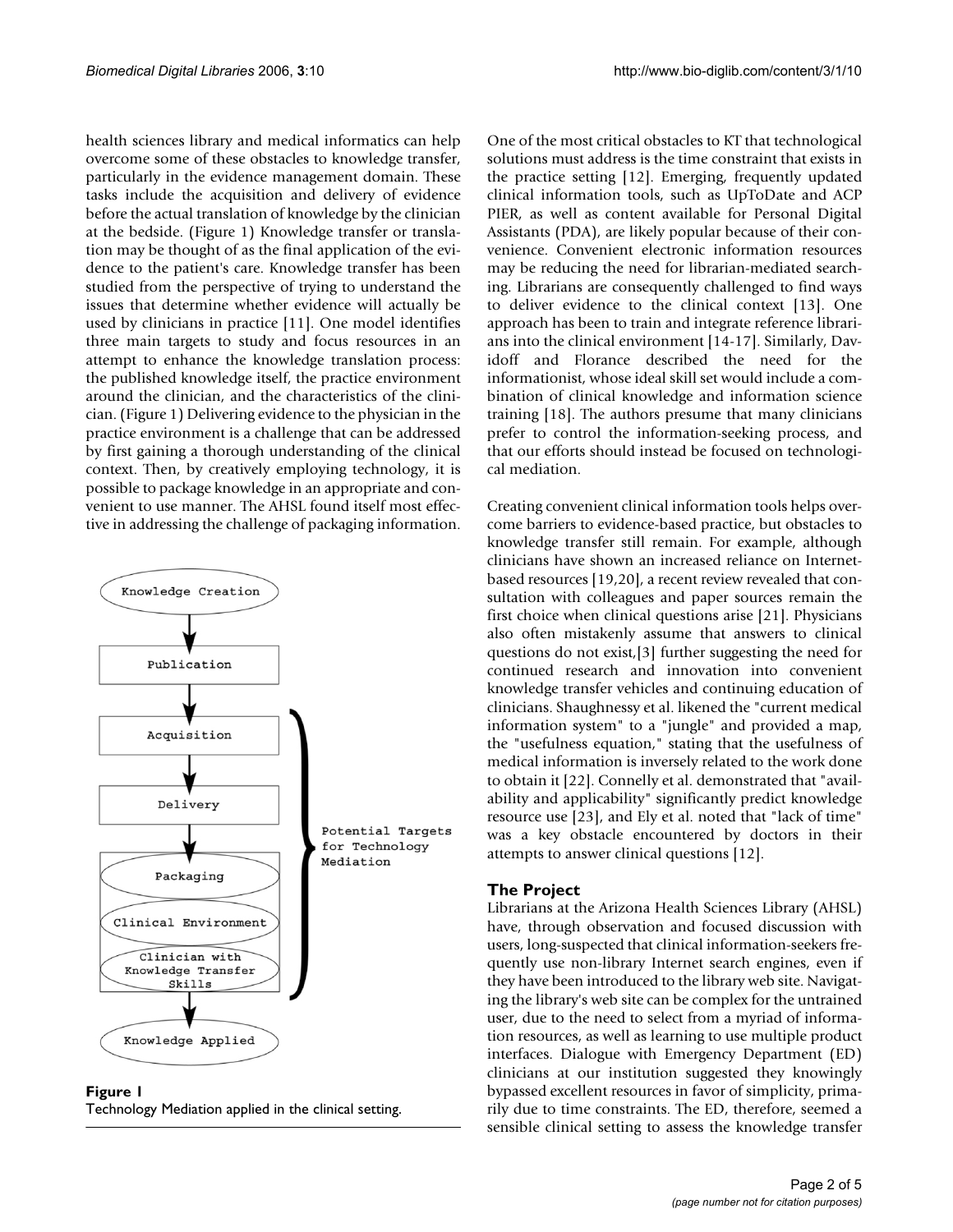obstacles and seek solutions with impact. We hypothesized that if the library could produce a tool that emulated the simplicity of an Internet search engine, clinicians might be more inclined to use it. As a result, AHSL concentrated its efforts on aggregating and delivering packages of key resource subsets via a search engine.

The project began with meetings between the Emergency Department Residency Program Director and a reference librarian, which focused on the problem of transferring knowledge from the medical literature to physicians in a busy practice environment. Among the possible solutions was the idea of creating a search interface limited to the list of full-text databases and textbooks that would be of immediate use to busy clinicians of that specialty. Needing technical guidance, the Head of the Systems department was consulted. A triangular, collaborative and productive relationship quickly developed between the residency director, the reference librarian and the systems librarian, who brainstormed about the technical feasibility of enhancing access to digital resources for this target group.

The reference librarian coordinated a small number of highly focused meetings during the planning, implementation and troubleshooting stages, which involved all three parties. More frequent meetings took place between the reference librarian and a second party on issues where the third party was not needed. The reference librarian therefore acted as both an advisor and conduit between the systems and clinical parties, in addition to designing the layout of the user interface. The result was a customized federated search tool that was conveniently launched from clinician desktops in their busy emergency department.

The residency director played an important role in two stages of the project – design and promotion. During the design phase, he was instrumental in communicating the clinical decision-making needs of ED clinicians, provided valuable insights into ED workflow, as well as other important contextual information about work within the ED. He also played an important role in promoting the tool to clinicians in the ED, as well as during monthly journal club meetings with residents. The reference librarian promoted use of the search engine during a demonstration at Emergency Grand Rounds, and subsequently visited the ED frequently to both raise awareness of the tool and train users.

The systems librarian role was to translate the input received from the reference librarian and residency director into workable technical specifications. This included a significant amount of dialogue to clarify development priorities and details within the specifications so that rapid prototyping and roll-out could be achieved. He was then involved in working with staff developers to implement the tool. The search engine was locally developed using Cold Fusion and Flash. The tool allows a user to input a keyword search, which is then combined with librarianconstructed search hedges to construct links to pre-executed searches in native interfaces. This allows users a simple interface to powerful search capabilities, including any vocabulary mapping supported within the native interface. Additionally, results are displayed in a hierarchical manner ordered by level of clinical evidence. Currently, the system employs the National Library of Medicine's eutils service to retrieve the number of hits for PubMed searches, and plans are underway to implement a Z39.50 to Web Services gateway to provide similar functionality for databases that do not support Web Services interfaces. A future article will elaborate further on technical design features, including details about both the user and management interfaces.

The same strategy was used to develop a similar customized search engine for other specialties in the institution. For example, the Pediatrics Residency Director later requested that a customized search tool be developed for that specialty, and a similar process ensued with that group. These web-based federated search engines were launchable from desktops of computers in the respective departments in the immediate vicinity of patient beds. All had customized filters and displayed retrieved references according to an evidence ranking system that addressed the individual needs of these specialties. Site visit statistics, as well as qualitative evidence about the utility and performance of each tool has been favorable. Work is underway to address the needs of new target groups, as well as formally evaluate performance.

# **Discussion**

While this project introduced a new tool for clinical users, it also fueled ideas about a revised, future role for the reference librarian, as a relationship manager and technology mediator. Of the three parties involved – reference librarian, systems librarian and clinician – the reference librarian possessed the most comprehensive understanding of the operational environments, related to knowledge transfer. Further facilitating the design process was the fact that both the systems and reference librarians are linked by the resources they support. On the other hand, we found that direct dialogue between the clinical and systems parties was much less likely to be productive. By managing this relationship, the reference librarian was able to broker solutions as an intermediary. We found this to be a familiar role and skill set for the reference librarian.

Deploying the reference librarian in the role of technology mediator is a logical application of knowledge and skills.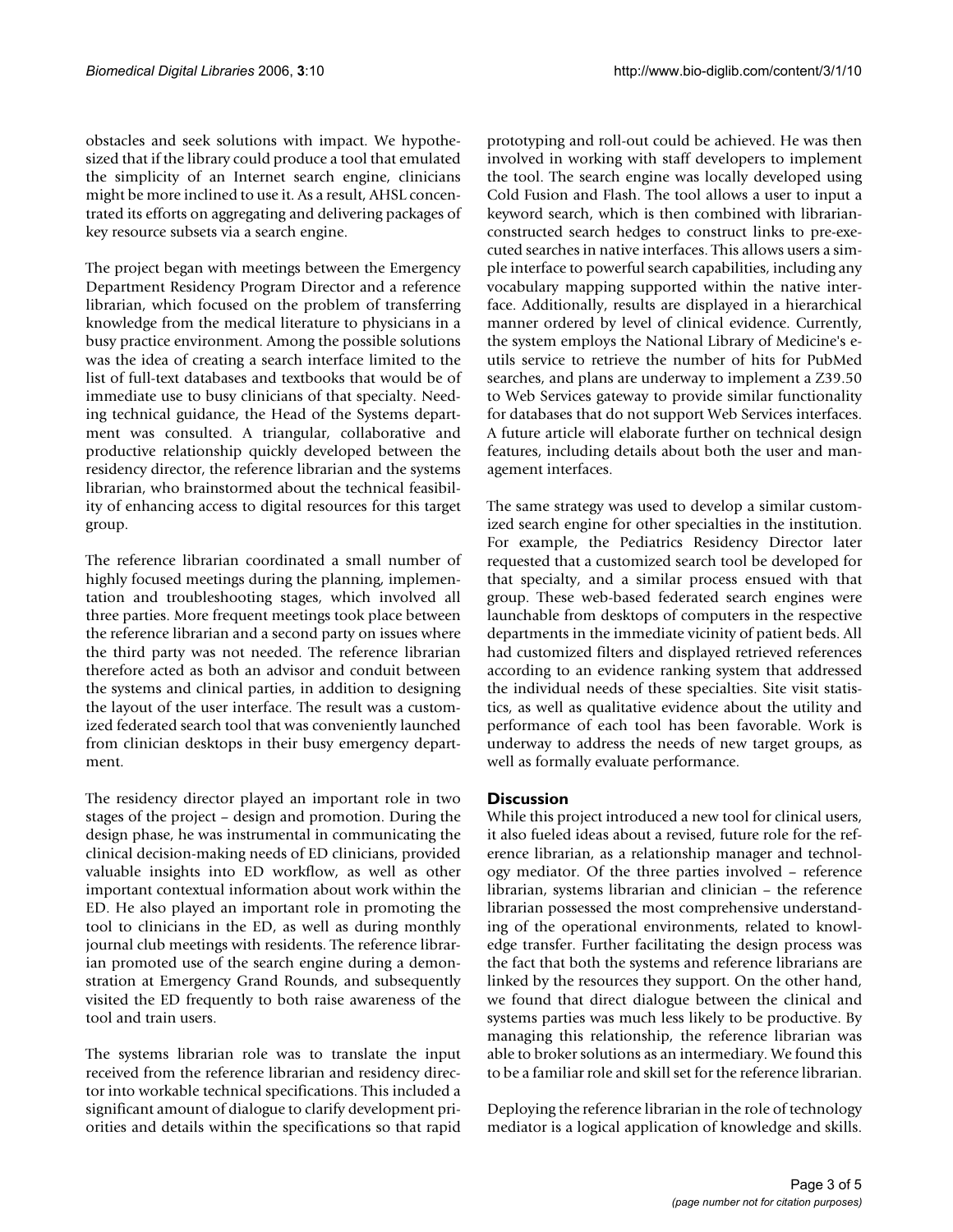By intervening in the user interface, or tool design process, reference librarians can save time and improve navigation for users. The typical reference desk encounter reveals the differences in the interpersonal versus technological approaches. The reference interview consists of the librarian listening to a patron describe an information need, then marrying it to a specific source. The technological intermediary model instead strives to establish convenience in locating information across many potential resources. The first step is for the reference librarian to conduct an information needs assessment, which involves profiling the target user group by gathering knowledge about their 1) environment, 2) typical information seeking behaviors and 3) researching relevant library science and medical literature. In the case of the AHSL, although a set of standard questions was developed to better understand how clinical users typically sought information, the approach to gathering this information was intentionally informal and conversational. The next step is to compile a preliminary list of resources that might be considered valuable by the target group. Then, drawing on expert-level knowledge of database searching, the reference librarian can integrate powerful search strategies into the tool in order to retrieve the subset of content that accommodates the typical, broad needs of the target group. For example, Pediatricians are obviously interested in the subset of evidence-based clinical literature that covers children, and reference librarians can create a search strategy to isolate this subset relatively easily by using age-specific and evidence-based search filters. Once the search strategy for such a subset is created, systems librarians can make the search a permanent part of a web-based search or navigational tool. The accumulated information about the target group can inspire a technology-based service vision. When this vision is communicated effectively to the library's systems professionals, it can result in further investigation of the potential of available technologies to deliver this service vision, and ultimately a powerful and more convenient tool for users. (Figure 2) This triangular communication model illustrates where opportunities for collaboration lie between the participants. The reference librarian mediates at each discussion or key projectrelated situation.

The technology mediation approach differs from the clinical librarian or informationist model by removing the responsibility for searching and critical appraisal. According to Davidoff and Florance's description, the informationist, most likely working in the clinical setting, must be able to critically appraise and interpret the medical literature, then facilitate the transfer of this knowledge to the clinician treating the patient [18]. Unfortunately, critical appraisal is often challenging for the reference librarian without foundational clinical exposure, and biostatistics and research design training. Furthermore, this model







presumes that clinicians would be consistently willing to communicate information needs to such a professional, and relinquish control of the entire information seeking exercise. While there are merits and drawbacks to both approaches, it is likely that many clinicians would prefer to remain in control of the process, especially if convenience continues to improve with technological innovation.

While identifying opportunities to improve convenience principally begins with the reference librarian, users must be active participants in the process. Users contribute fundamental knowledge about the context of the information need, obstacles influencing one's ability to find answers, and later, feedback about the success or failure of tested solutions. In order to involve clinical users, it is crucial to establish trust, gained simply by convincing them that the goal is to improve their work lives. For example, promoting use of a specific information resource that has impressive, powerful search capabilities, does not guarantee users will embrace it, especially if it takes considerable time to master. Conversely, it has been shown that social influence achieves more success when the goal is to convince users to adopt technology [24]. Involving the users is crucial to success, because they advocate their own solutions. The relationship depicted here employed an approach that has best been described as relationship management (RM). A business concept described by Parvatiya and Sheth, RM refers to a process of acquiring, retaining and partnering with selective customers to create superior value for the company and the customer [25]. As noted by Enyeart and Weaver, this approach can be applied to the health sciences librarianship as a means of